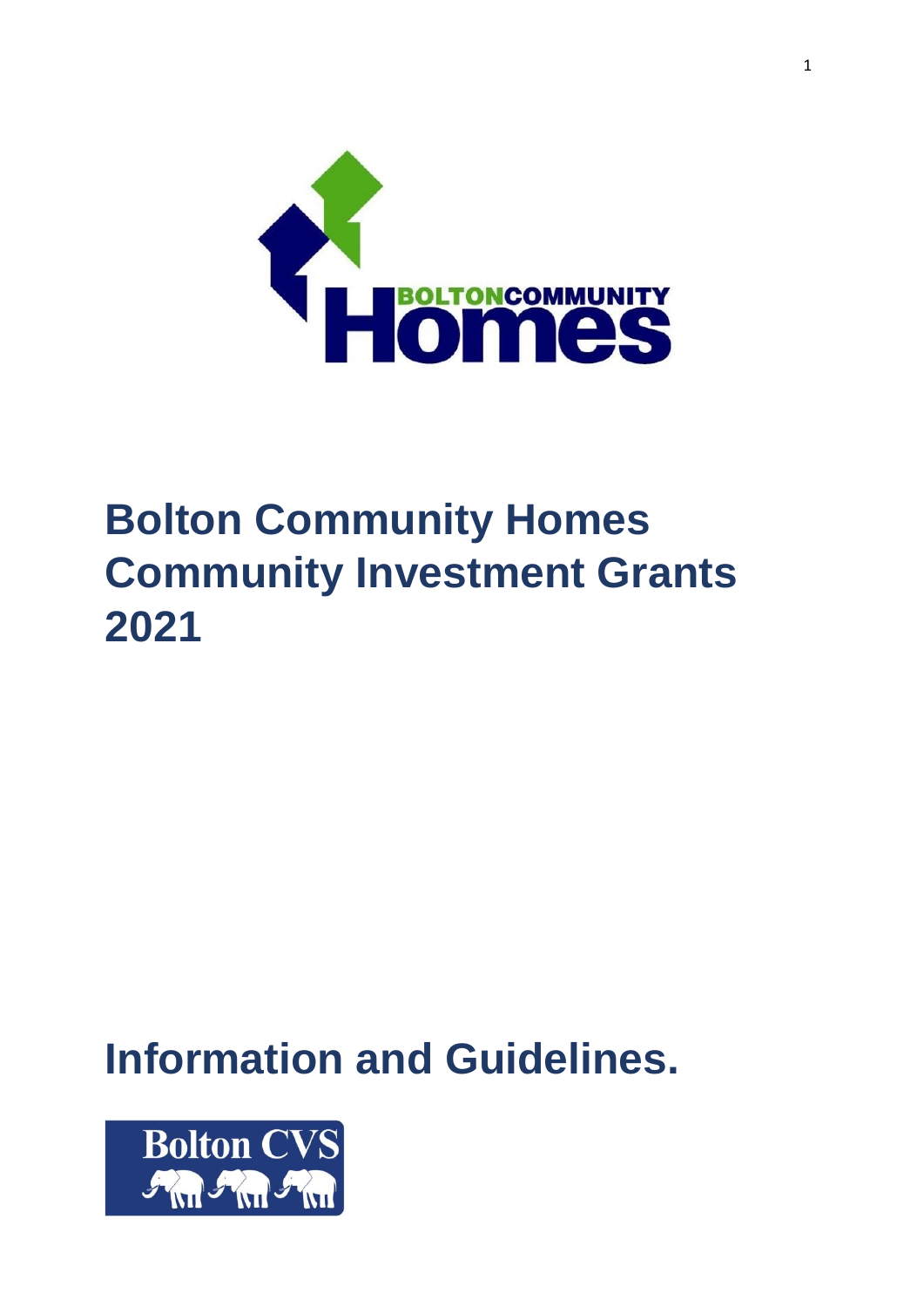#### **Background**

Bolton CVS is working with Bolton Community Homes (BCH) to deliver their Community Investment Grants of up to £500 that benefit BCH customers.

#### **Bolton Community Homes**

Bolton Community Homes include the following Registered Social Landlords:

- 1. Clarion Housing Group
- 2. Onward
- 3. Great Places
- 4. Irwell Valley
- 5. Places for People
- 6. Mosscare St Vincents
- 7. Bolton at Home
- 8. Salvation Army Housing Association (SAHA)

The areas Bolton Community Homes would particularly like to benefit are tenants from one or more of the listed Social Landlords living in the following areas:

- Horwich and Blackrod
- Westhoughton and Chew Moor
- Harper Green
- Farnworth
- Kearsley
- **•** Great Lever
- Rumworth
- Little Lever
- Darcy Lever
- Breightmet
- Tonge with the Haulgh
- Halliwell
- Crompton
- Hulton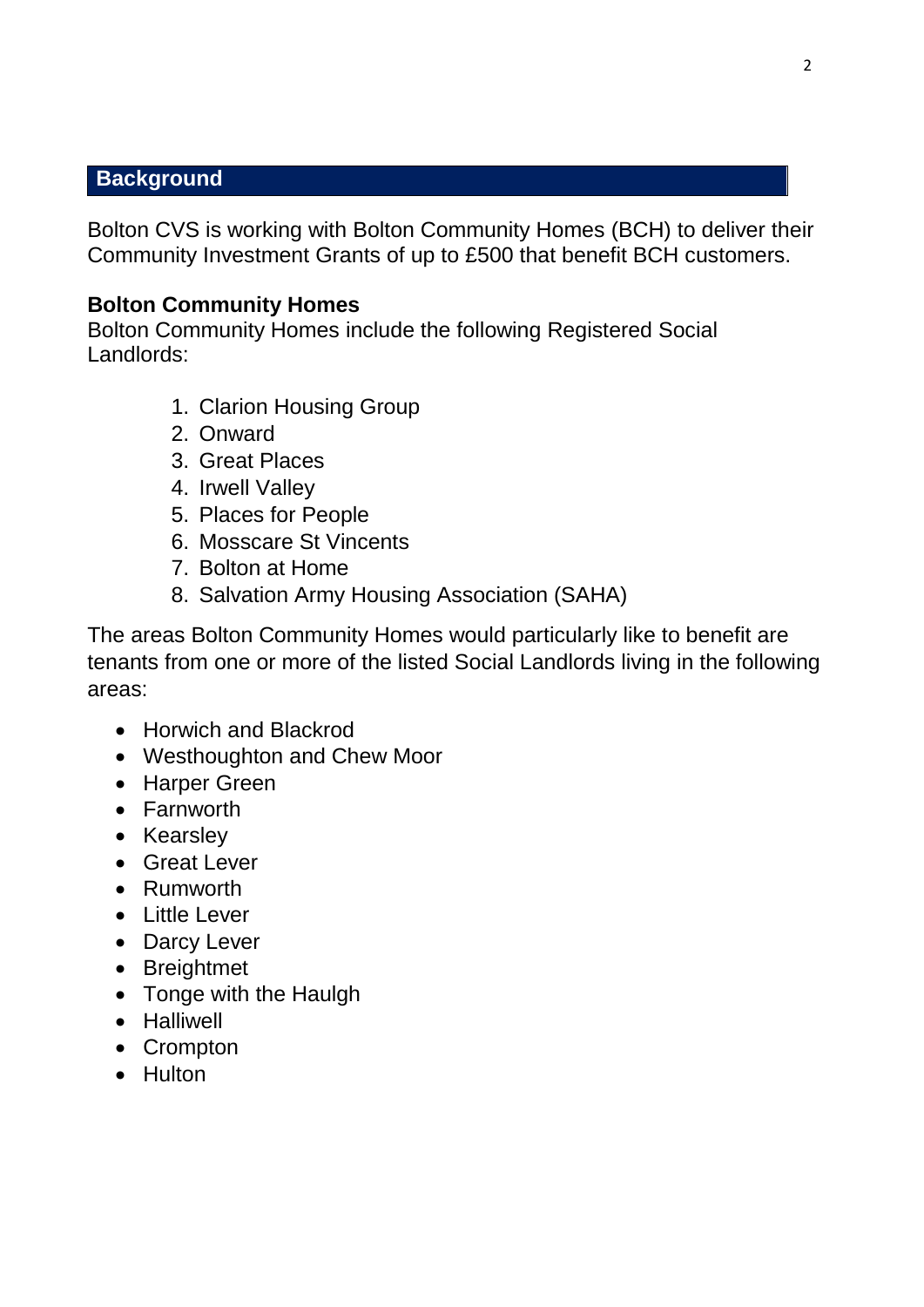# **Deadlines and how to apply**

| Fund Opens:                  | Monday 15 <sup>th</sup> February 2021                                      |
|------------------------------|----------------------------------------------------------------------------|
| Deadline for applications    | Applications will be considered on a<br>rolling basis.                     |
| Applications are made online | Click here to apply                                                        |
| Notification of outcome      | You will be notified within 4 weeks of<br>your application being submitted |

#### **What we will fund**

The funding is to support projects that will benefit Bolton Community Homes customers, making a difference in their lives and local communities. Funding can help you in many ways, for example, to buy new equipment or materials, to run a community event, to launch a new group or to help promote existing groups locally.

Your project **must** help people in at least **one** of the following ways:

**Anti-Poverty** – supporting people to relieve financial pressures and reduce poverty - for example, a sewing group helping with school uniforms.

**Community Cohesion** – to help make the community stronger and to encourage communities to come together – for example, organising a family fun day.

**Environment** – improving the local environment by keeping it clean and tidy - for example helping maintain gardens and communal areas or organising a clean-up.

**Healthier and Active Ageing** – improving residents' (and older people's) health and wellbeing – for example, dance classes to improve fitness.

**Youth** – increasing the opportunities/activities available for young people - for example, running a youth group.

We will score your application based on how well your project will contribute to these themes so please make sure that you tell us in your application form. You only need to meet one of these themes. In fact, it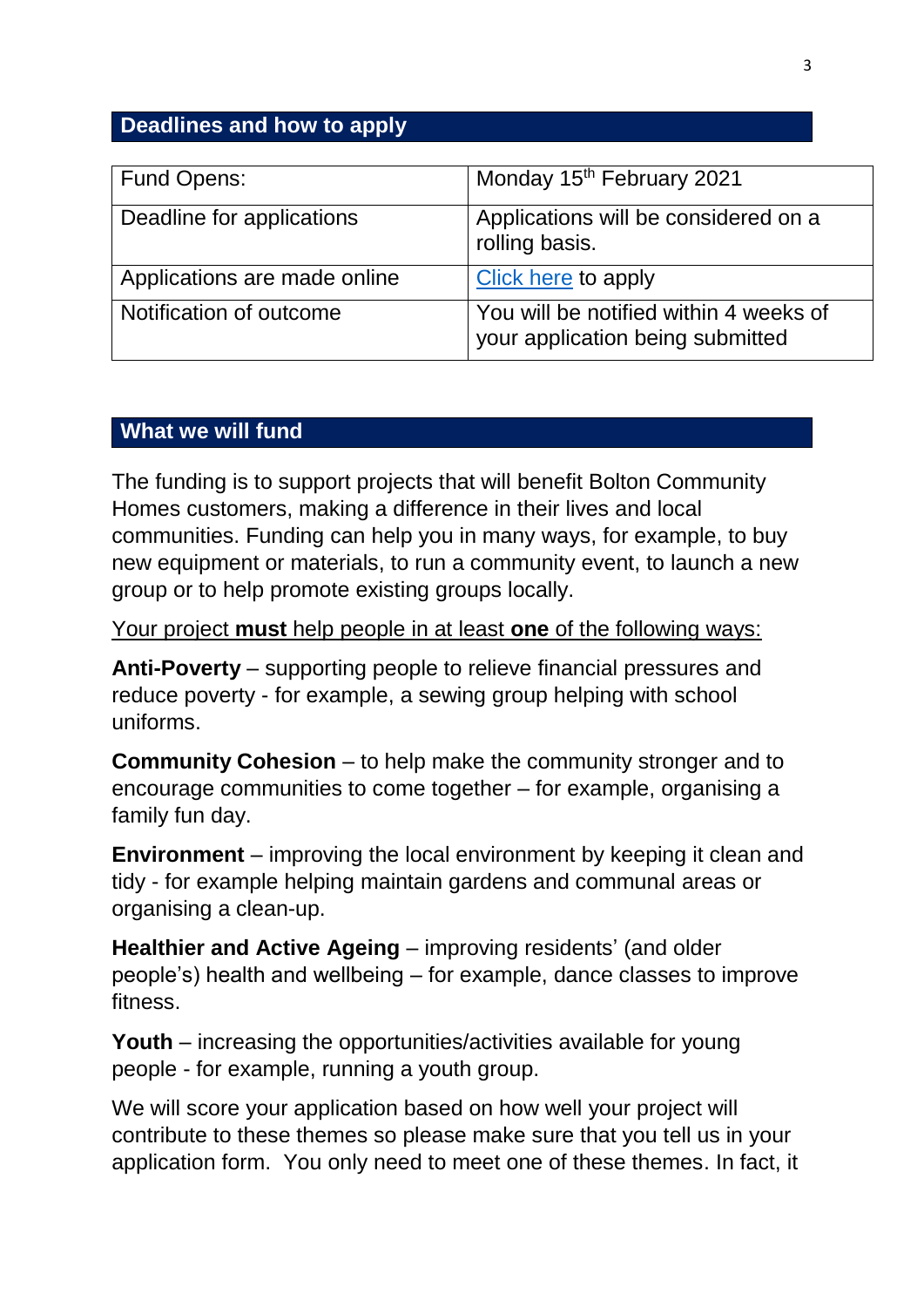# is **better to meet one theme very well rather than all of them loosely**. If you're unsure which theme your project fits please contact us for guidance.

# **What we cannot fund**

- Individuals or private companies.
- Projects that do not benefit tenants of one of the Bolton Community Homes listed above.
- Utilities including rent, gas, electricity and water bills and maintenance costs (including maintenance equipment).
- Items which only benefit an individual, for example bursaries and kit and equipment that is not shared.
- Equipment for one off events.
- Salaries for permanent employees (but you can apply for funding for temporary contract/freelance workers, for example artists, sports coaches etc.)
- Activities specifically promoting religious beliefs or political views
- The cost of projects that take place or are paid for before a grant from us is confirmed
- Projects with high ongoing costs or that require specialist skills to maintain.
- General fundraising appeals/ fundraising on behalf of another organisation.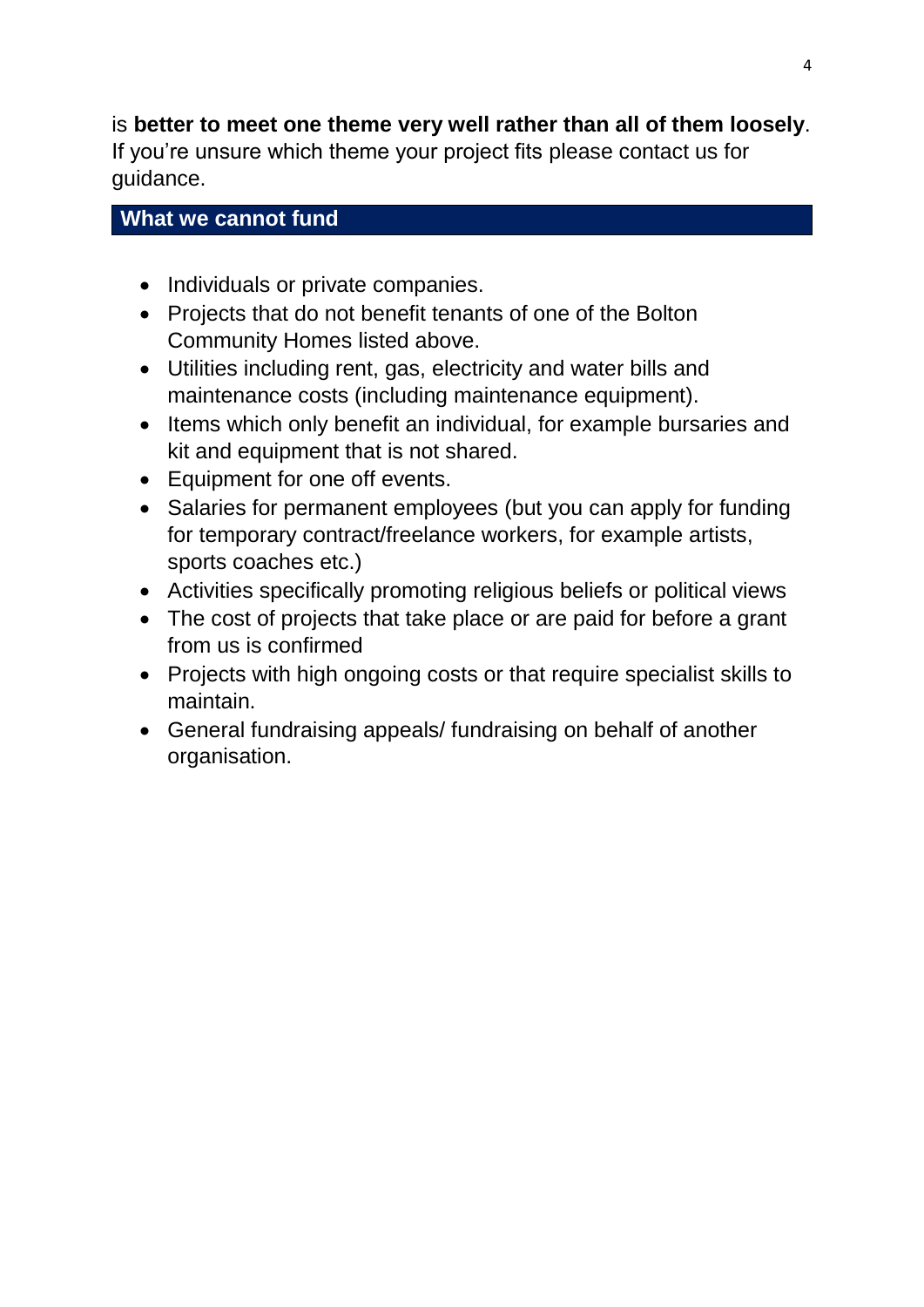# **Who is Eligible to Apply?**

These are the minimum standards you must meet to be eligible to apply for funding. If you need help with any of the points below, please don't hesitate to contact the team at Bolton CVS as we are here to help.

#### **To be eligible to apply, an organisation must:**

- 1. Be either:  $\bullet$  A constituted voluntary or community group\*
	- A registered charity
	- Another type of constituted not for profit organisation.
- 2. Be based and/or provide benefit to people living in the **Metropolitan borough of Bolton** (Bolton Council's local authority area).
- 3. Organisations must be up to date with the monitoring returns for any grants managed through Bolton CVS. \*\*
- 4. Have a bank account in the name of the group (not an individual) with at least 2 signatories of people who are not connected or living at the same address.
- 5. A minimum of 3 committee members or trustees if you are a community group or charity.
- 6. If your costings include payments to a trustee or committee member, your governing document must allow this and you must have appropriate procedures in place to manage any potential conflict of interest.
- 7. We expect you to have appropriate insurance for your groups' activities.

If you run sports activities your sports coaches (volunteer or paid) must be registered with Bolton Council's **Register of Sports Coaches** or another suitably recognised body.

\*For unconstituted groups, please get in touch with the team. We will ask you to tell us who is involved in your project and the name of an organisation that will be able to hold the funding on your behalf, if successful.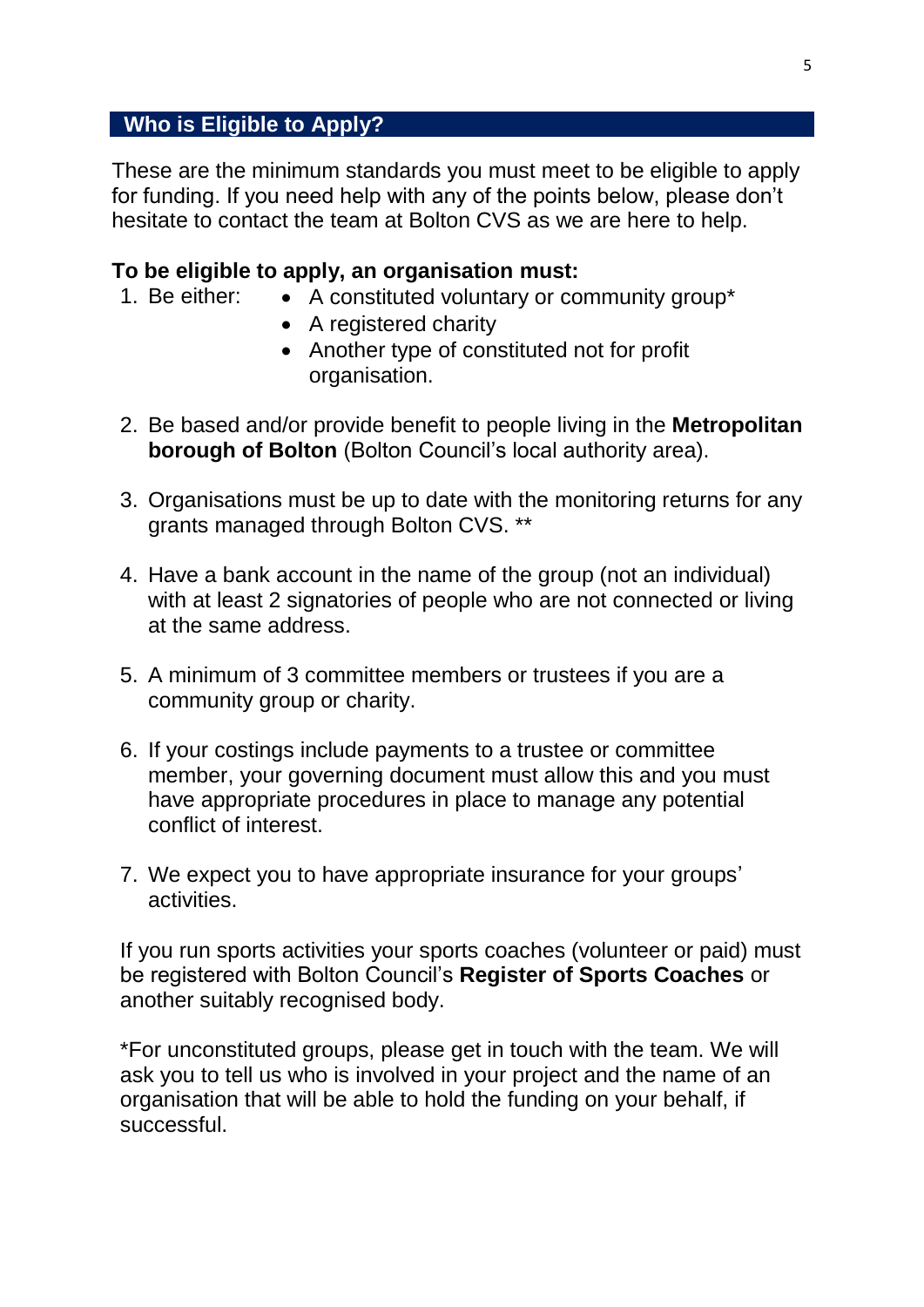\*\*We understand that there can be a variety of reasons why monitoring may be late or incomplete. Our development team are here to support organisations who need support with their monitoring. If your organisation has a track record with late, incomplete or inadequate monitoring returns, we reserve the right to provide this information to the grant assessors.

# **Working with Children and Young People or Vulnerable Adults**

If you are working with children or young people and/or vulnerable adults your group or organisation needs to have a named committee member or trustee responsible for safeguarding. Your Safeguarding Policy must outline clear steps to take in the event of an incident or disclosure, including who to inform and how to contact them.

If you run sports activities your sports coaches (volunteer or paid) must be registered with Bolton Council's **Register of Sports Coaches** or another suitably recognised body.

If you are unsure about this, please get in touch as we can provide assistance and training.

#### **What happens Next**

Once we have received your application we will complete initial checks to ensure:

- That you meet our [minimum standards for](https://www.bbcchildreninneed.co.uk/wp-content/uploads/2019/09/External-Minimum-Standards.pdf) eligibility.
- Your application is eligible to apply for the fund.
- That you have completed all outstanding monitoring for any other applications you have that are managed by Bolton CVS.
- That you have answered all the questions.

If you meet all the above your application is then passed for assessment. Each application will be assessed separately by volunteer trained grant assessors who will score your application according to the set criteria. The total scores are then collated and the decision will then be made.

Information about the Grant assessors: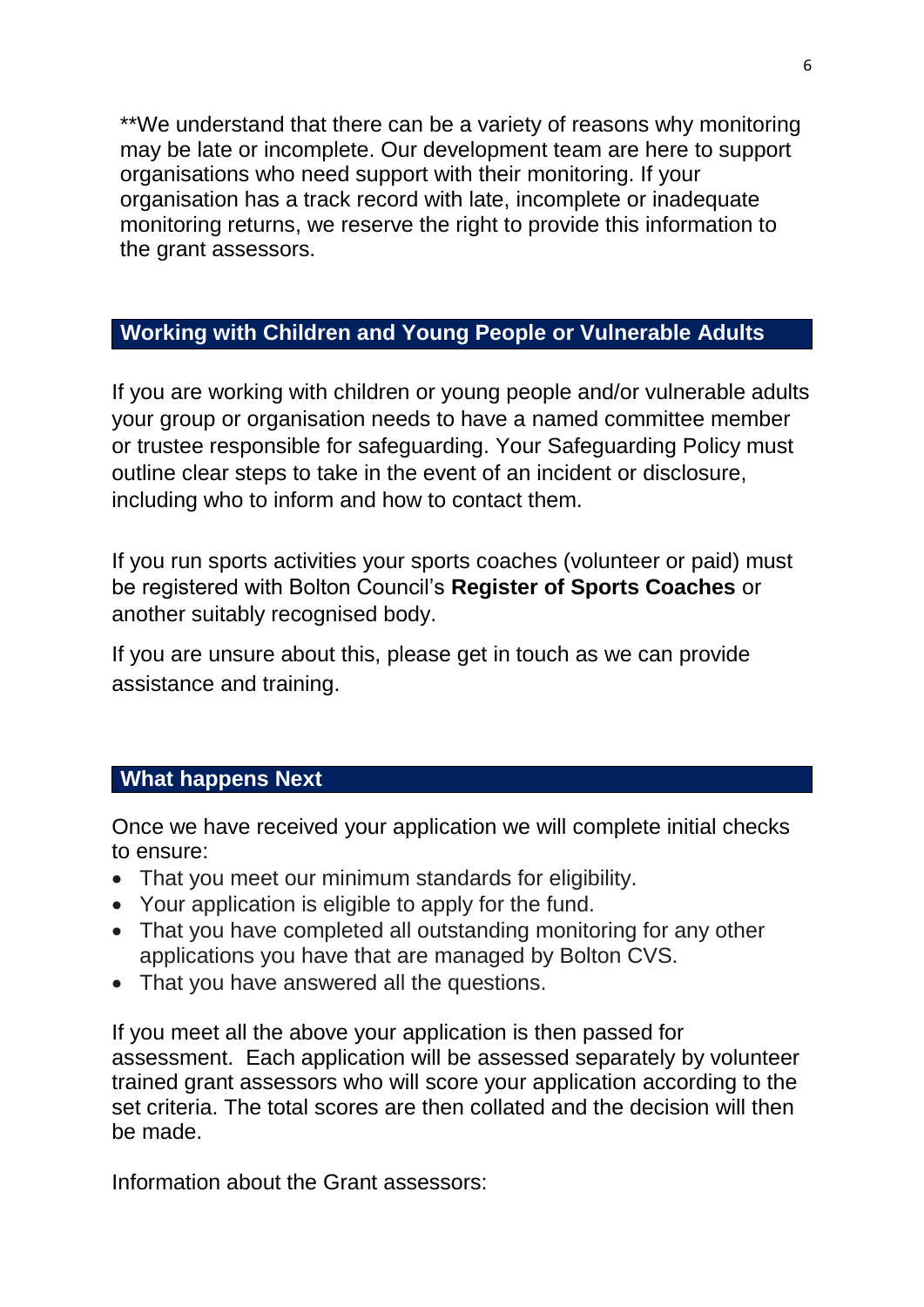- Assessors are individuals from Bolton's Community Homes partners, community volunteers and/or representatives of Bolton-based voluntary and community groups and organisations.
- Assessors regularly change we don't have the same assessors each year or for each funding round.
- All assessors are volunteers and volunteer their time.
- All assessors are provided with training and support from Bolton CVS.
- No Bolton CVS staff, volunteers or trustees are involved in panel decision making.
- We do not invite members of Bolton Council or those standing for election to assess funding applications.
- Conflict of interest is managed through an open and transparent 'declaration of interest process'. Conflicts of interest are recorded when appointed as an assessor and at each panel meeting.

#### **Our contact details**

If you need help with the application form, please contact Bolton CVS T: 01204 546 048. [Funding@boltoncvs.org.uk.](mailto:Funding@boltoncvs.org.uk)